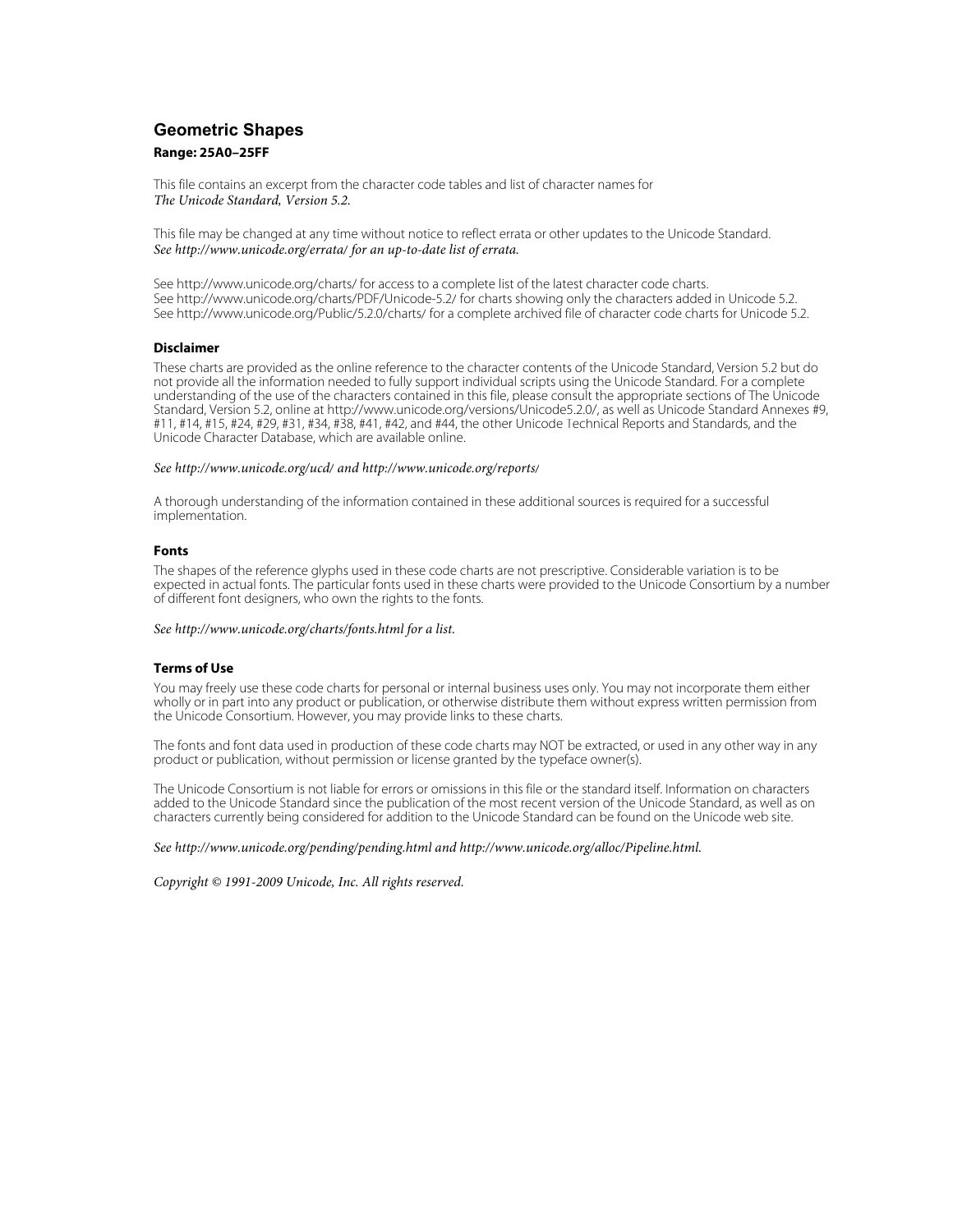|                | 25A       | 25B       | 25C                                 | 25D                | 25E       | 25F                  |
|----------------|-----------|-----------|-------------------------------------|--------------------|-----------|----------------------|
| 0              | 25A0      | 25B0      | 25C0                                | 25D0               | 25E0      | 25F0                 |
| 1              | 25A1      | 25B1      | 25C1                                | 25D1               | 25E1      | 25F1                 |
| $\overline{2}$ | 25A2      | 25B2      | 25C2                                | 25D <sub>2</sub>   | 25E2      | 25F2                 |
| 3              | 25A3      | 25B3      | ◀<br>25C3                           | 25D3               | 25E3      | 25F3                 |
| 4              | 25A4      | 25B4      | 25C4                                | 25D4               | 25E4      | 25F4                 |
| 5              |           | Δ         | ⊲                                   |                    |           |                      |
| 6              | 25A5<br>亜 | 25B5      | <b>25C5</b>                         | 25D <sub>5</sub>   | 25E5<br>o | 25F5                 |
| 7              | 25A6      | 25B6      | <b>25C6</b>                         | 25D6               | 25E6      | 25F6                 |
| 8              | 25A7      | 25B7      | 25C7                                | 25D7               | 25E7      | 25F7                 |
| 9              | 25A8      | 25B8<br>▷ | 25C8                                | 25D8               | 25E8      | 25F8                 |
| Α              | 25A9      | 25B9      | <b>25C9</b>                         | 25D9<br>$\bigcap$  | 25E9      | 25F9                 |
| В              | 25AA<br>o | 25BA<br>⊳ | 25CA                                | 25DA<br>◡          | 25EA      | 25FA<br>$\mathbf{I}$ |
| C              | 25AB      | 25BB      | 25CB<br>$\mathcal{L}^{\mathcal{L}}$ | 25DB<br>$\sqrt{2}$ | 25EB      | 25FB                 |
| D              | 25AC      | 25BC      | 25CC                                | 25DC               | 25EC      | 25FC<br>П            |
|                | 25AD      | 25BD      | 25CD                                | 25DD               | 25ED      | 25FD<br>▛            |
| E              | 25AE      | 25BE      | 25CE                                | ノ<br>25DE          | 25EE      | 25FE                 |
| F              | 25AF      | ▽<br>25BF | 25CF                                | 25DF               | 25EF      | 25FF                 |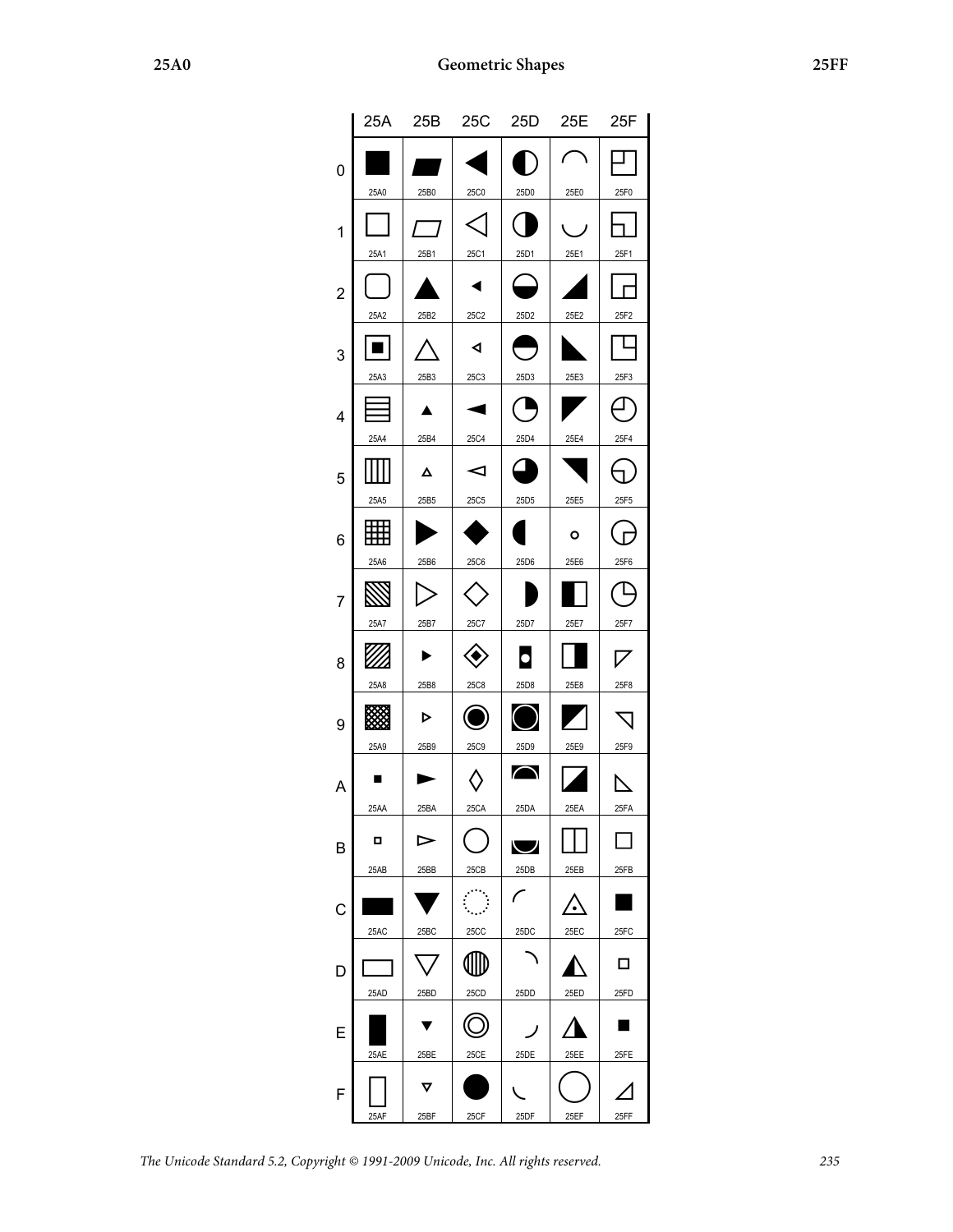|      | <b>Geometric shapes</b>                                    |                                                                                     |                   |                          | <b>BLACK DOWN-POINTING SMALL TRIANGLE</b>                                                         |
|------|------------------------------------------------------------|-------------------------------------------------------------------------------------|-------------------|--------------------------|---------------------------------------------------------------------------------------------------|
|      | Other geometric shapes complementing this set are found in |                                                                                     |                   |                          | WHITE DOWN-POINTING SMALL TRIANGLE                                                                |
|      | the Miscellaneous Symbols and Arrows block.                |                                                                                     |                   | ◀                        | <b>BLACK LEFT-POINTING TRIANGLE</b>                                                               |
|      |                                                            | 25A0 BLACK SQUARE                                                                   | 25C1              | ◁                        | WHITE LEFT-POINTING TRIANGLE                                                                      |
|      |                                                            | = moding mark (in ideographic text)                                                 |                   |                          | $=$ z notation domain restriction                                                                 |
|      |                                                            | $\rightarrow$ 2588 full block                                                       | 25C2              | $\blacktriangleleft$     | BLACK LEFT-POINTING SMALL TRIANGLE                                                                |
|      |                                                            | $\rightarrow$ 2B1B black large square                                               | 25C3              | ◀                        | WHITE LEFT-POINTING SMALL TRIANGLE                                                                |
| 25A1 | $\Box$                                                     | <b>WHITE SQUARE</b>                                                                 | 25C4              | $\blacktriangleleft$     | <b>BLACK LEFT-POINTING POINTER</b>                                                                |
|      |                                                            | $=$ quadrature                                                                      | 25C5              | $\blacktriangleleft$     | <b>WHITE LEFT-POINTING POINTER</b>                                                                |
|      |                                                            | • may be used to represent a missing ideograph                                      |                   |                          | = backward arrow indicator                                                                        |
|      |                                                            | $\rightarrow$ 20DE o combining enclosing square                                     |                   |                          | $\rightarrow$ 22B2 < normal subgroup of                                                           |
|      |                                                            | $\rightarrow$ 2610 $\Box$ ballot box                                                | 25C6              |                          | <b>BLACK DIAMOND</b>                                                                              |
|      |                                                            | $\rightarrow$ 2B1C $\Box$ white large square<br>$\rightarrow$ 3013 $\Box$ geta mark | 25C7              | $\Diamond$               | $\rightarrow$ 2666 $\blacklozenge$ black diamond suit<br><b>WHITE DIAMOND</b>                     |
|      |                                                            |                                                                                     |                   |                          |                                                                                                   |
| 25A2 | U                                                          | WHITE SQUARE WITH ROUNDED CORNERS                                                   |                   |                          | $\rightarrow$ 20DF $\otimes$ combining enclosing diamond<br>$\rightarrow$ 22C4 · diamond operator |
| 25A3 | $\Box$                                                     | WHITE SQUARE CONTAINING BLACK SMALL                                                 |                   |                          | $\rightarrow$ 2662 $\Diamond$ white diamond suit                                                  |
|      |                                                            | SQUARE                                                                              | 25C8              | ◈                        | WHITE DIAMOND CONTAINING BLACK SMALL                                                              |
| 25A4 | 目                                                          | SQUARE WITH HORIZONTAL FILL                                                         |                   |                          | <b>DIAMOND</b>                                                                                    |
| 25A5 | ▥<br>用                                                     | SQUARE WITH VERTICAL FILL                                                           | 25C9              | $\bullet$                | <b>FISHEYE</b>                                                                                    |
| 25A6 |                                                            | SQUARE WITH ORTHOGONAL CROSSHATCH<br><b>FILL</b>                                    |                   |                          | = tainome (Japanese, a kind of bullet)                                                            |
| 25A7 | Z                                                          | SQUARE WITH UPPER LEFT TO LOWER RIGHT                                               | 25CA              | ♦                        | <b>LOZENGE</b>                                                                                    |
|      |                                                            | <b>FILL</b>                                                                         |                   |                          | $\rightarrow$ 2662 $\Diamond$ white diamond suit                                                  |
| 25A8 | ▨                                                          | SQUARE WITH UPPER RIGHT TO LOWER LEFT                                               | 25 $CB$ $\circ$   |                          | <b>WHITE CIRCLE</b>                                                                               |
|      |                                                            | <b>FILL</b>                                                                         |                   |                          | → 20DD © combining enclosing circle                                                               |
| 25A9 | ▩                                                          | SQUARE WITH DIAGONAL CROSSHATCH FILL                                                |                   |                          | $\rightarrow$ 25EF $\bigcirc$ large circle                                                        |
| 25AA | $\blacksquare$                                             | <b>BLACK SMALL SQUARE</b>                                                           |                   |                          | $\rightarrow$ 2B58 O heavy circle                                                                 |
|      |                                                            | $\rightarrow$ 2B1D · black very small square                                        |                   |                          | $\rightarrow$ 3007 $\circlearrowright$ ideographic number zero                                    |
| 25AB | $\blacksquare$                                             | WHITE SMALL SQUARE                                                                  | $25CC$ $\bigcirc$ |                          | <b>DOTTED CIRCLE</b>                                                                              |
|      |                                                            | $\rightarrow$ 2B1E • white very small square                                        |                   |                          | • note that the reference glyph for this character                                                |
| 25AC | $\mathcal{L}$                                              | <b>BLACK RECTANGLE</b>                                                              |                   |                          | is intentionally larger than the dotted circle                                                    |
| 25AD | $\Box$                                                     | <b>WHITE RECTANGLE</b>                                                              |                   |                          | glyph used to indicate combining characters in                                                    |
| 25AE |                                                            | <b>BLACK VERTICAL RECTANGLE</b>                                                     |                   |                          | this standard; see, for example, 0300 $\circ$                                                     |
|      |                                                            | = histogram marker                                                                  | 25CD              | ◍                        | <b>CIRCLE WITH VERTICAL FILL</b>                                                                  |
|      |                                                            | $\rightarrow$ 220E <b>n</b> end of proof                                            | 25CE ©            |                          | <b>BULLSEYE</b>                                                                                   |
| 25AF | П                                                          | WHITE VERTICAL RECTANGLE                                                            |                   |                          | → 229A ⊙ circled ring operator                                                                    |
|      |                                                            | $\rightarrow$ 2337 $\Box$ apl functional symbol squish quad                         | 25CF $\bullet$    |                          | $\rightarrow$ 2B57 $\odot$ heavy circle with circle inside<br><b>BLACK CIRCLE</b>                 |
|      |                                                            | $\rightarrow$ 2395 $\Box$ apl functional symbol quad                                |                   |                          | 25D0 CIRCLE WITH LEFT HALF BLACK                                                                  |
| 25B0 | $\blacksquare$                                             | <b>BLACK PARALLELOGRAM</b>                                                          | 25D1              | $\mathbf 0$              | <b>CIRCLE WITH RIGHT HALF BLACK</b>                                                               |
| 25B1 | $\Box$                                                     | <b>WHITE PARALLELOGRAM</b>                                                          | 25D <sub>2</sub>  | $\bullet$                | CIRCLE WITH LOWER HALF BLACK                                                                      |
| 25B2 | $\blacktriangle$                                           | <b>BLACK UP-POINTING TRIANGLE</b>                                                   | 25D3              | $\bullet$                | CIRCLE WITH UPPER HALF BLACK                                                                      |
| 25B3 | $\triangle$                                                | <b>WHITE UP-POINTING TRIANGLE</b>                                                   | 25D4              | $\odot$                  | CIRCLE WITH UPPER RIGHT QUADRANT BLACK                                                            |
|      |                                                            | = trine                                                                             | 25D5              | $\bullet$                | CIRCLE WITH ALL BUT UPPER LEFT QUADRANT                                                           |
|      |                                                            | $\rightarrow$ 20E4 $\triangle$ combining enclosing upward pointing                  |                   |                          | <b>BLACK</b>                                                                                      |
|      |                                                            | triangle<br>$\rightarrow$ 2206 $\Delta$ increment                                   | 25D6              | $\blacksquare$           | LEFT HALF BLACK CIRCLE                                                                            |
| 25B4 | $\blacktriangle$                                           | BLACK UP-POINTING SMALL TRIANGLE                                                    | 25D7              | $\mathbf{D}$             | RIGHT HALF BLACK CIRCLE                                                                           |
| 25B5 | $\blacktriangle$                                           | WHITE UP-POINTING SMALL TRIANGLE                                                    | 25D8              | п                        | <b>INVERSE BULLET</b>                                                                             |
| 25B6 | ▶                                                          | <b>BLACK RIGHT-POINTING TRIANGLE</b>                                                |                   |                          | $\rightarrow$ 2022 • bullet                                                                       |
| 25B7 | ▷                                                          | <b>WHITE RIGHT-POINTING TRIANGLE</b>                                                |                   |                          | $\rightarrow$ 25E6 $\circ$ white bullet                                                           |
|      |                                                            | = z notation range restriction                                                      | 25D9              | $\bigcirc$               | <b>INVERSE WHITE CIRCLE</b>                                                                       |
| 25B8 | ٠                                                          | BLACK RIGHT-POINTING SMALL TRIANGLE                                                 | 25DA              | $\cap$                   | UPPER HALF INVERSE WHITE CIRCLE                                                                   |
|      |                                                            | $\rightarrow$ 2023 • triangular bullet                                              | 25DB              | $\overline{\smile}$      | <b>LOWER HALF INVERSE WHITE CIRCLE</b>                                                            |
| 25B9 | Þ                                                          | WHITE RIGHT-POINTING SMALL TRIANGLE                                                 | 25DC              | C                        | UPPER LEFT QUADRANT CIRCULAR ARC                                                                  |
| 25BA | ►                                                          | <b>BLACK RIGHT-POINTING POINTER</b>                                                 | 25DD              | ↗                        | UPPER RIGHT QUADRANT CIRCULAR ARC                                                                 |
| 25BB | $\triangleright$                                           | <b>WHITE RIGHT-POINTING POINTER</b>                                                 | 25DE              | $\overline{\phantom{a}}$ | LOWER RIGHT QUADRANT CIRCULAR ARC                                                                 |
|      |                                                            | = forward arrow indicator                                                           | 25DF              | $\sqrt{2}$               | LOWER LEFT QUADRANT CIRCULAR ARC                                                                  |
|      |                                                            | $\rightarrow$ 22B3 $\triangleright$ contains as normal subgroup                     | 25E0              | $\curvearrowright$       | <b>UPPER HALF CIRCLE</b>                                                                          |
| 25BC | <b>V</b>                                                   | <b>BLACK DOWN-POINTING TRIANGLE</b>                                                 |                   |                          | $\rightarrow$ 2312 $\sim$ arc                                                                     |
| 25BD | $\nabla$                                                   | WHITE DOWN-POINTING TRIANGLE                                                        | 25E1              | $\smile$                 | <b>LOWER HALF CIRCLE</b>                                                                          |
|      |                                                            | = Hamilton operator                                                                 | 25E2              | $\overline{\phantom{a}}$ | <b>BLACK LOWER RIGHT TRIANGLE</b>                                                                 |
|      |                                                            | $\rightarrow$ 2207 $\nabla$ nabla                                                   | 25E3              |                          | <b>BLACK LOWER LEFT TRIANGLE</b>                                                                  |
|      |                                                            | $\rightarrow$ 26DB $\nabla$ heavy white down-pointing triangle                      |                   |                          |                                                                                                   |